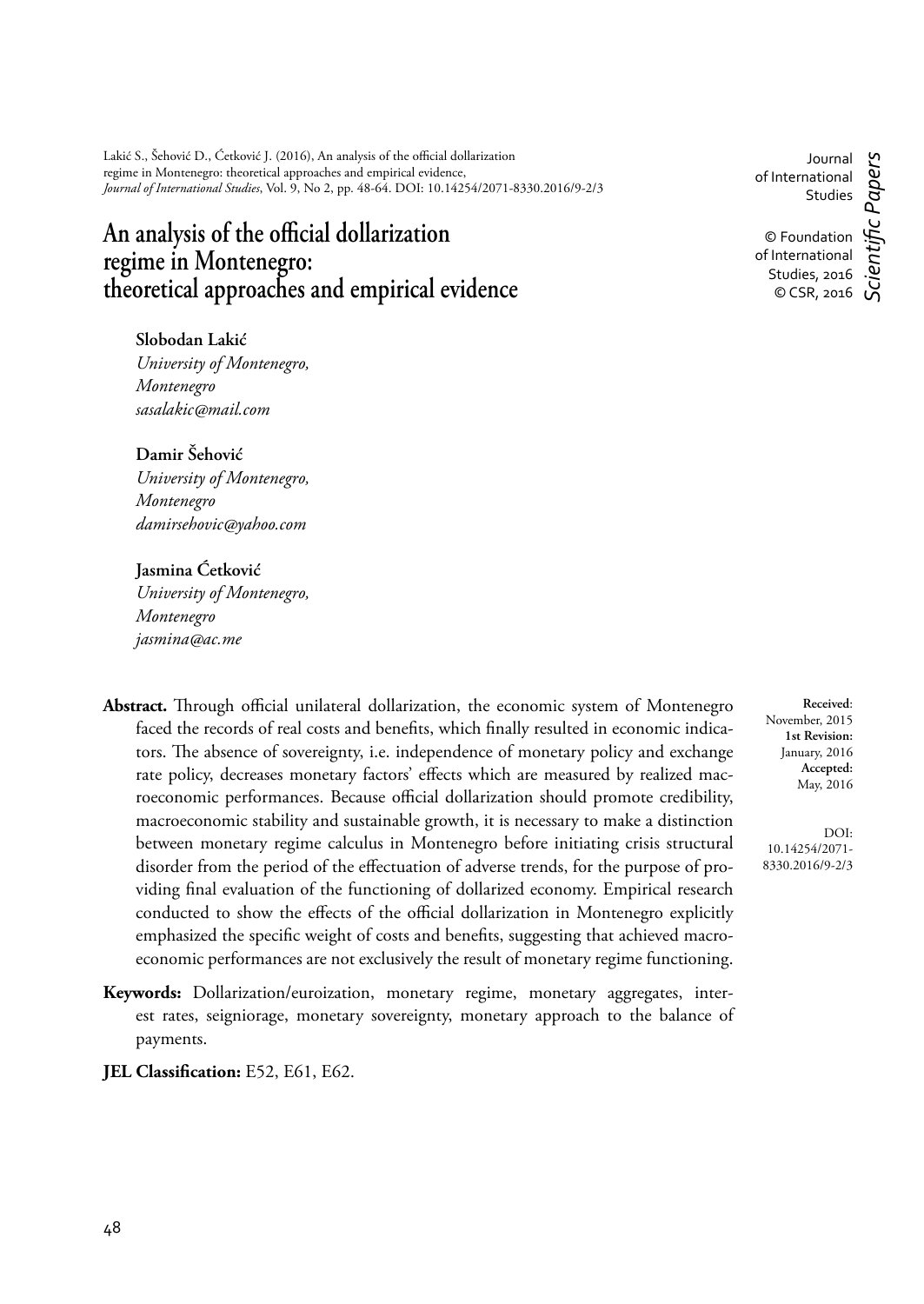# **INTRODUCTION**

A special issue in the academic debate over the past two decades has been the implementation of the strategy for achieving the ultimate goal of monetary policy. Starting from a high degree of consensus on maintaining price stability as a primary task, it has been emphasized that an efficient strategy must be closely linked (harmonized) with the ultimate goal of achieving price stability. Furthermore, this goal is not an end in itself, but a basis for economic growth and creation of a favorable context in terms of employment. The medium-term context was adopted as a framework for the determination and maintenance of price stability. An effective and clear strategy should meet the criteria of transparency and intelligibility to general public, including also the responsibility of monetary authorities. When applied to monetary policy, the principle of continuity guarantees its long-term validity. In order to come up with a solid strategy, it is paramount to avoid adjusting strategy too abruptly.

There are several monetary policy strategies that can produce a nominal anchor that limits in a credible manner the discretion of the central bank over the medium term. The nominal anchor is the limit on the value of domestic currency, which helps restrain inflationary constraints, and thus, promote price stability. Montenegro has implemented the strategy of the exchange rate targeting based on the official (full) dollarization. This implies "importing" the monetary policy of a larger and more stable trading partner. The idea is that in developing countries the loss of monetary policy independence can be an advantage, and better performances are achieved through the monetary policy of another country.

Exchange rate targeting has proved to be a successful strategy for rapid lowering of inflation in developing countries. The experiences, however, leave enough space for criticism of the official dollarization as a strategy (regime) lacking a monetary policy and an exchange rate policy, i.e. unable to use the exchange rate as an instrument for coping with external shocks.

#### **1. LITERATURE REVIEW**

In the process of the official dollarization, Montenegro replaced the German Mark by the Euro, which has become the only legal tender. Until the 2000s, authors who have studied the issue of monetary arrangement (Hanke, 1998; Schuler, 1999; Berg and Borensztein, 1999; Moreno-Villazas, 1999; Bogetić, 2000; Mack, 2000, etc.) increasingly supported official dollarization. The main example and argument was the experience of Panama, where official dollarization was maintained the longest, though this monetary arrangement survived mainly due to the support of the IMF. With the introduction of new dollarized regimes, the experiences – including the one of Montenegro – could lead to opposite conclusions. In this regard, interesting research was done by Edwards and Magendzo (2001), Cespedes and Chang (2001), Klein (2002), Chang and Velasco (2002), Mendoza (2002), Duncan (2003) and others. Later studies focusing on official dollarization are included in the works of Jacome and Lönnberg (2010), Swiston (2011) and so on.

According to Fischer (1996, 2001) the gross costs of dollarization are considerable. Dollarization implies the loss of seigniorage as a source of real income – of revenue from the creation activities of the central bank (seigniorage), through the losses arising from the initial acquiring of cash in the currency of dollarization, as well as the loss of seigniorage over the years. The monetary authorities' loss of function as lenders of last resort, which can potentially increase financial vulnerability, may be replaced by a credit line of another institution (e.g. foreign commercial banks), or with a monetary agreement with a foreign country or a multilateral institution. What is more, there is no possibility to devalue the currency or to finance budget deficits by creating inflation, which would sometimes be desirable. During the nineties, the importance of fostering trade integration with the country of dollarization was highly emphasized (through linking the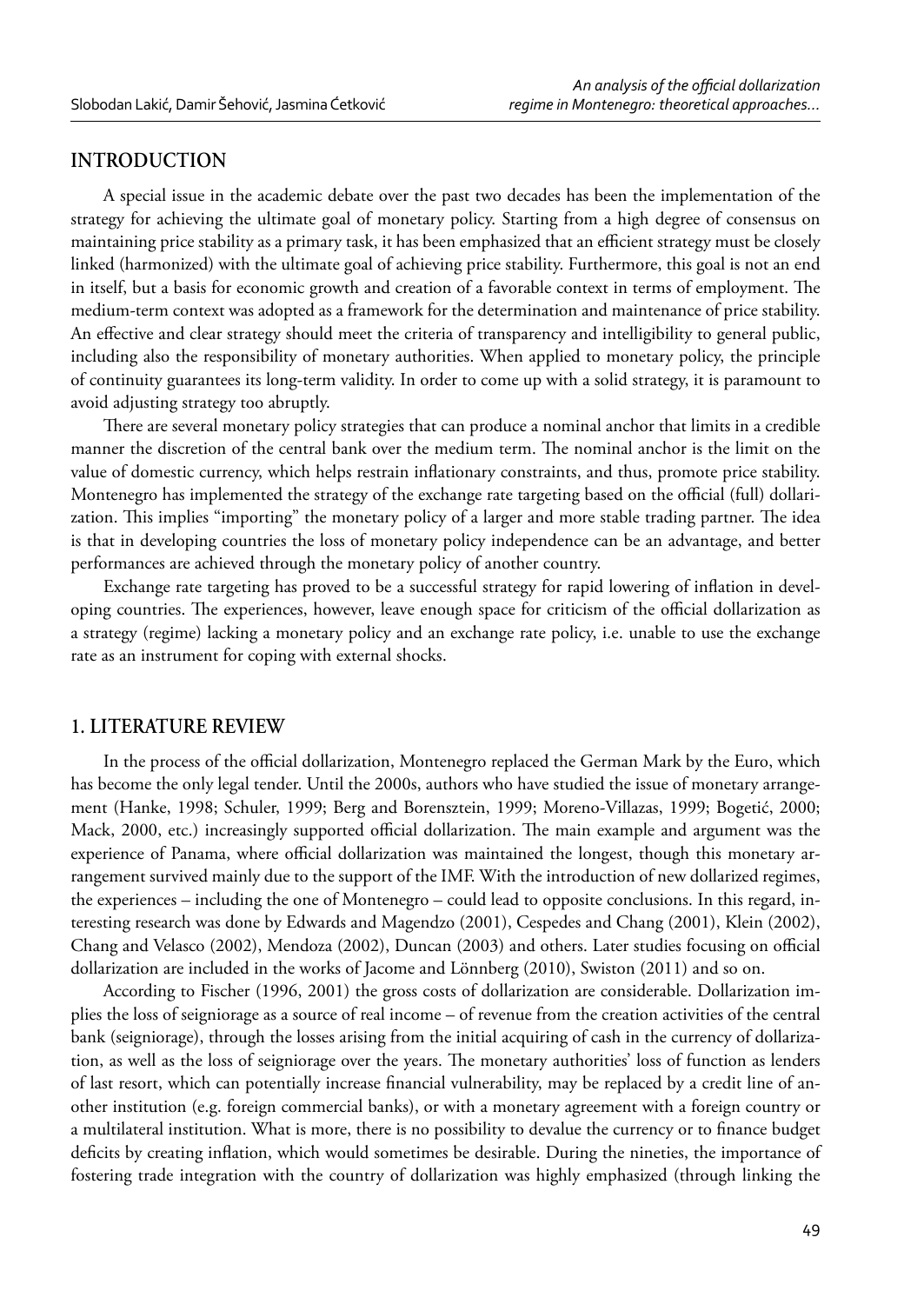business cycles). Frankel and Rose (1998), for example, estimated a significant increase in the trade-to-GDP ratio. However, Klein's model (2002) does not confirm the stance that a currency union strengthens bilateral trade between Member States, nor does it validate the opinion that this effect might be great and statistically significant.

Among the benefits of official dollarization, the significant reduction in inflation is the most cited one. Monetary stability is the essential element of the recipe for growth and prosperity. There is often the opinion that dollarization will lead to the stability (decrease) in real interest rates. On the other hand, the model of Chang and Velasco (2002) clearly showed that there is no assumption (probability) that dollarization in itself would reduce interest rates. Edwards and Magendzo (2001) analyzed the relationship of full dollarization with a lower inflation and faster growth. They concluded that inflation was significantly lower in dollarized economies, but that the rate of economic growth was higher in the non-dollarized economies. The lower growth rate is partly caused by the problem of adapting to external imbalances. Klein (2012) has shown that there is virtually no evidence that dollarization enhances the trade between non-industrial countries with the anchor country. Eichengreen (2001) also believes that there is no confirmation that dollarization – like any other exchange rate regime  $-$  is an important determinant of growth. The evidence is contrary to the position of Dornbush (2001), who claims that dollarization implies lower interest rates, higher investment and faster growth.

Elimination or a significant reduction of the currency risk of the domestic currency would be an advantage of dollarization, if the exchange rate risk with other zones did not remain. Empirical studies show that rational expectations imply an increase in the country risk. Although dollarization might increase real revenues or improve fiscal discipline and position, Edwards (2001) suggests that dollarization itself does not ensure fiscal solvency and prudence. Stopping the redistribution of wealth accumulated during the period of inflation, as a dollarization benefit, at the expense of those who live on fixed income, has no theoretical and practical footing. Even though a potential benefi t is the reduction of transaction costs, the irrelevance of this argument is found in the small amount of the costs. Extending the range of financial options which increase financial stability (reduction of market imperfections) cannot be considered in the context of the standard models. The theory only points to the consequences of such expansion on the allocation and wealth.

In the fully dollarized economy there is no domestic monetary authority or special domestic monetary base. It leaves out the possibility of creating and adjusting the monetary policy in response to the domestic economy. The Central Bank is not constituted as the manager of monetary system. The simplicity of the monetary system which prevents the implementation of monetary policy is based on three elements: the absence of a central bank in the conevntional sense, the absence of an independent exchange rate and the absence of an independent monetary policy. According to the so-called monetary approach to the balance of payments, the quantity of base money changes in the amount of the balance of payments (e.g. Johnson, 1972; Polak, 2001; Ribnikar, 2004). The steady surplus in the balance of payments (both current and capital/financial part) is the condition for ensuring the necessary growth of the quantity of base money. By reducing the domestic prices and /or increasing the interest rates, the required amount of the balance of payments is achieved. The mechanism does not function when there is a downward rigidity of prices and/or no adequate elasticity of international capital flows with regard to interest rates.

Besides theoretical ones, in literature there are numerous empirical studies on the topic of the effects of the implementation of dollarization (Edwards, 2001; Edwards and Magendzo, 2006; Arellano and Heathcote, 2007; Swiston, 2011).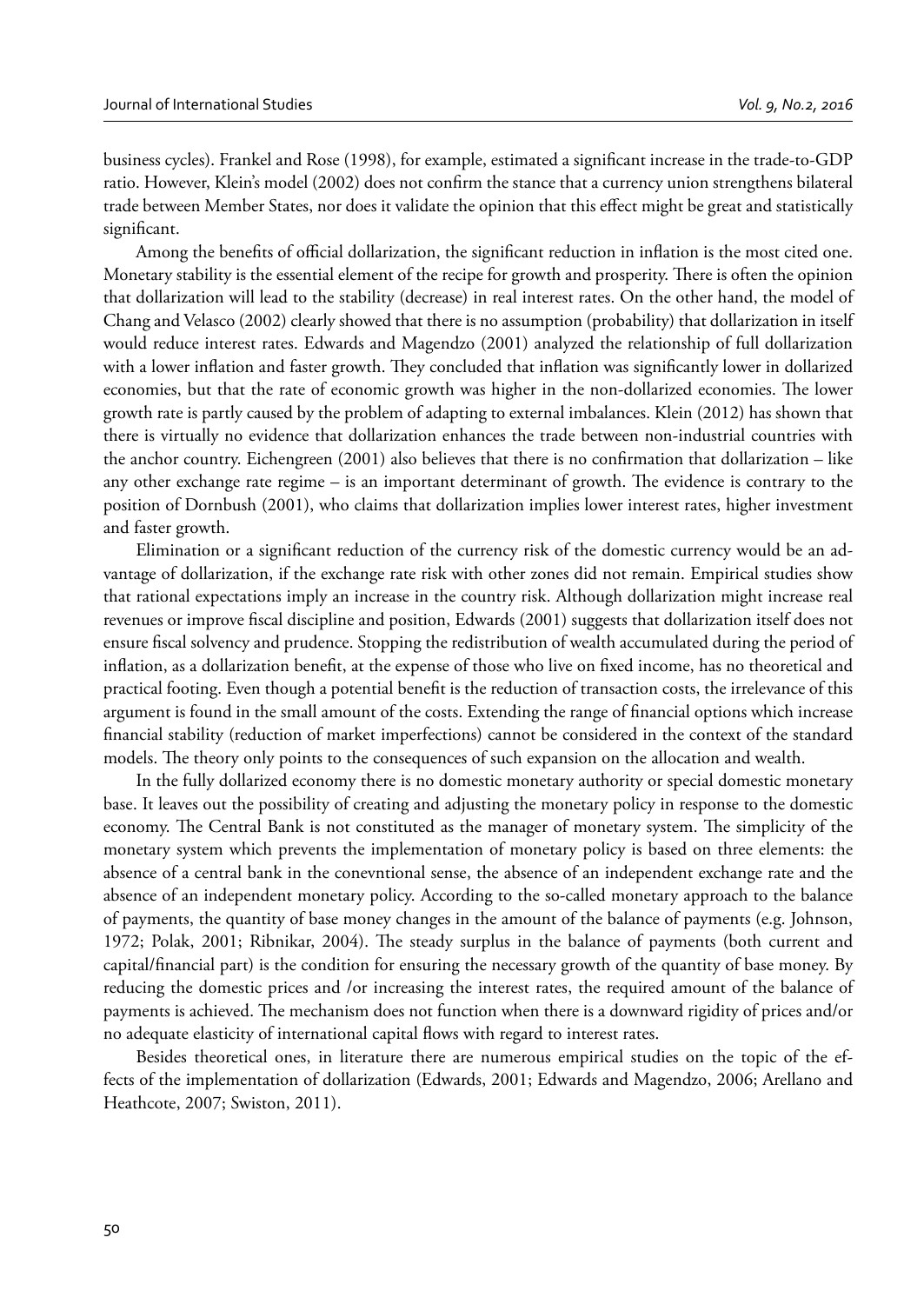# **2. STRATEGIC CHOICE OF THE MONETARY REGIME IN MONTENEGRO**

A strategic choice of the monetary regime amounts to an adequate choice of the nominal variable that will serve as the monetary policy target. The importance of intermediate targets is explained by the fact that central banks are not able to directly influence the ultimate goal of monetary policy. For this reason, the most commonly applied methods are: exchange rate targeting, monetary aggregates targeting, inflation targeting and nominal GDP targeting. Selection of the appropriate monetary policy strategy is particularly important in the context of the fact that a large part of it will depend on the level of inflation expectations, which must be kept low, given that the success of the central bank as the manager of the monetary system is measured, in the final analysis, in basis of the average rate of inflation.

Official dollarization (euroization), which is applied in Montenegro, implies the acceptance of foreign currency as the only legal tender. However, it must be emphasized that the official euroization in Montenegro was not implemented as a consensual euroization, but as a unilateral euroization: without an agreement with the ECB, but through a specific kind of subsequent recognition by the European Commission during the negotiations on the Stabilization and Association Agreement, which took into account the exceptional circumstances that were present in the country at the time of the introduction of euroization.

It is a fact that unilateral euroization applied in Montenegro is not in accordance with the relevant European legislation, which provides for the possibility of introducing euro as the endpoint of the process of structural convergence with the multilateral framework, and the possibility of introducing euro after fulfilling all the necessary criteria, which was not the case in Montenegro. The ECB rules prohibit unilateral euroization; however, euroization in Montenegro was a specific case which was carried out before a clear decision was made by the ECB. Based on this, we can conclude that the implications of monetary regime in Montenegro will be finally worked out during the accession negotiations.

Economic theory has provided sufficient answers to the question of advantages and disadvantages of the implementation of the aforementioned monetary policy regime, while on the other hand, there is little consensus on when to recommend this regime. This is because the answer to this question largely depends on a range of factors characteristic for individual countries, such as size, financial structure, economic and monetary history, the level of foreign exchange reserves, economic and trade relations with foreign countries, and the like.

With the implementation of full euroization, Montenegro was supposed to face, in the theoretical sense, a whole range of advantages and disadvantages characteristic for the said monetary policy regime. Earlier relevant literature has shown that the application of euroization may result in a range of positive effects, such as:

- Limitation of the possibility of misuse of the monetary policy;
- Reduction of the inflation rate and its approximation to the inflation of the country of the reserve currency;
- Development of the banking system;
- Stabilization of outputs;
- Increase of the fiscal discipline and facilitation of the introduction of hard budget constraint;
- Development of the domestic financial sector;
- Decrease in real interest rates;
- Elimination of currency risk and instability of the exchange rate;
- Enhancing of international trade (Rose, 2000);
- Elimination of transaction costs, and the like.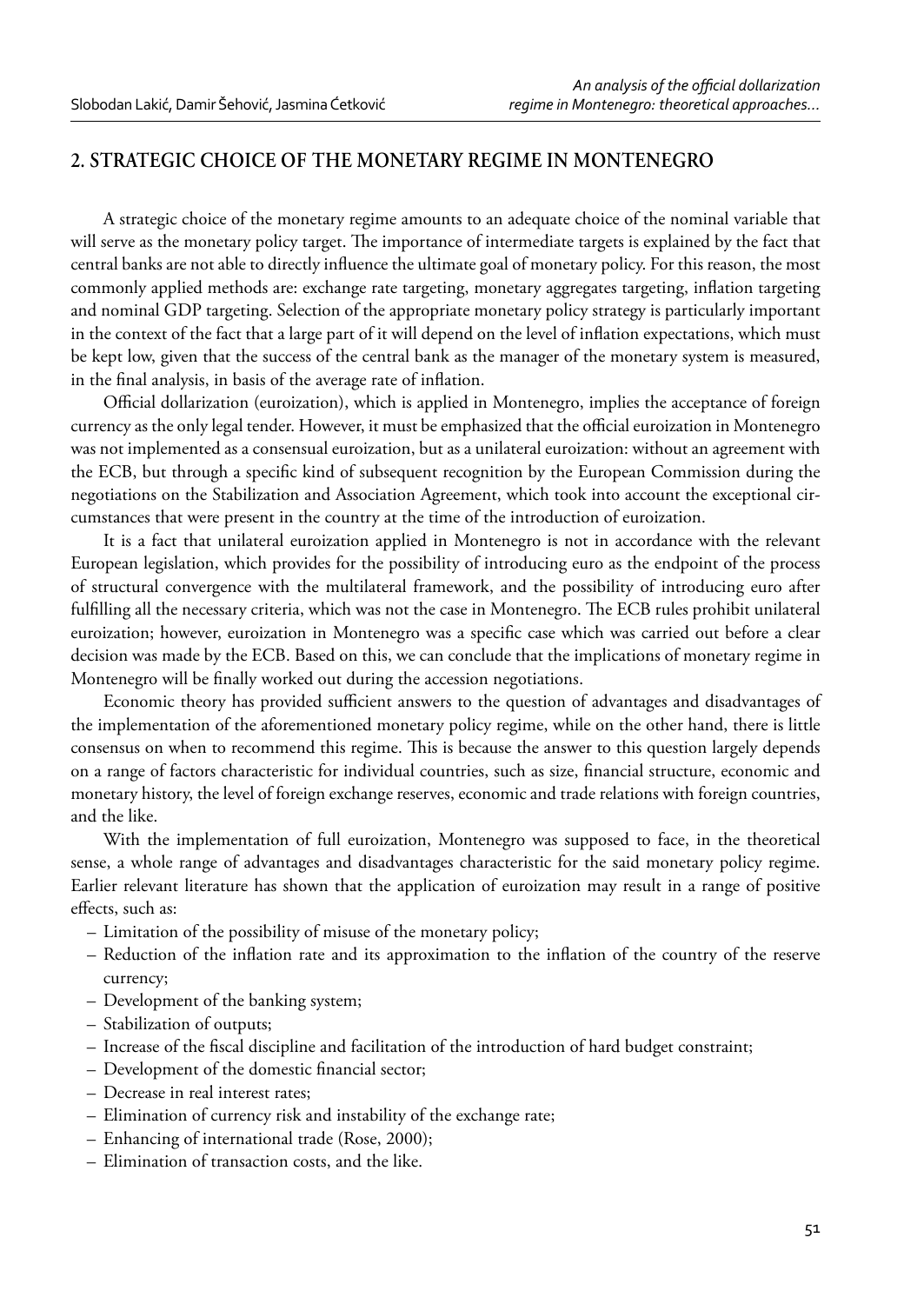Bogetic (2000) suggests that euroization could positively affect the distribution of income, since it would reduce inflationary expectations and thus the levels of observed inflation in the economy, which would have a positive impact on redistribution so that it would not be necessary to use new property in order to protect the existing one from debasement.

On the other hand, the costs of applying dollarization are not negligible, and they relate to:

- Loss of monetary policy independence;
- $-$  Loss of seigniorage (usually around 1% of the annual GDP in non-inflationary conditions);
- Possible loss of foreign exchange reserves;
- Lack of the possibility of using the inflation tax in exceptional circumstances;
- Reducing opportunities for functioning as the lender of last resort;
- A whole series of one-off costs, and the like. (Quispe-Angoli, 2002; Berg and Borensztein, 2000; Winkler, Adalbert, et al, 2004).

For the most part, Montenegro fulfilled the theoretical preconditions for the successful implementation of euroization, such as the size of the country or the openness of its economy, but whether or not it would achieve better results by applying the monetary and exchange rate arrangements based on the currency board remains an open issue (Lakic, 2004, pp. 395-412; Lakic, 2006). Taking into account earlier more than dramatic experiences that this area faced in the past, and the consequential low credibility of monetary policy makers, it appears that Montenegro has rightly given up introduction of its own currency.

# **3. PRACTICAL RESEARCH ON EFFECTS OF FULL EUROIZATION IN MONTENEGRO**

In accordance with previously determined subject and goal of the empirical research of monetary regime in Montenegro, the following basic hypothesis of the research have been defined:

H1: The economic system in Montenegro, in the last five years, is characterized by a reduced impact of considerably limited monetary factor, and increased impact of other internal and external factors on macroeconomic performances, and

H2: In the period of financial crisis and structural disorder, effects of the monetary regime in Montenegro are exacerbated, by increasing costs and reducing benefits.

The data that the research is based on are provided by the relevant Montenegrin monetary and statistical institutions. By using available data some calculations have been done and they were the basis for determining trends in the sector of public finances, while maintenance of public debt in Montenegro has been analyzed by using the forecasting scenario.

#### **3.1. The research on potential benefits of the official dollarization regime in Montenegro**

Seen from this perspective, euroization in Montenegro brought a considerable number of positive effects, which could have been expected based on previous theoretical and empirical knowledge on this monetary regime. The most salient ones are: lowering of the inflation rate, development of the banking system, improvement of fiscal discipline, stabilization of outputs, increased inflow of foreign direct investments, the growing trend of savings, as well as a number of other factors that became evident after the introduction of euroization.

In the initial stage of euroization, the Montenegrin economy was characterized by a severe form of inflation – slump inflation: the rate of economic growth of  $1\%$  and below, with an inflation rate above 10%. Infl ation provided a larger amount of money in the hands of the state and "entrepreneurs", while due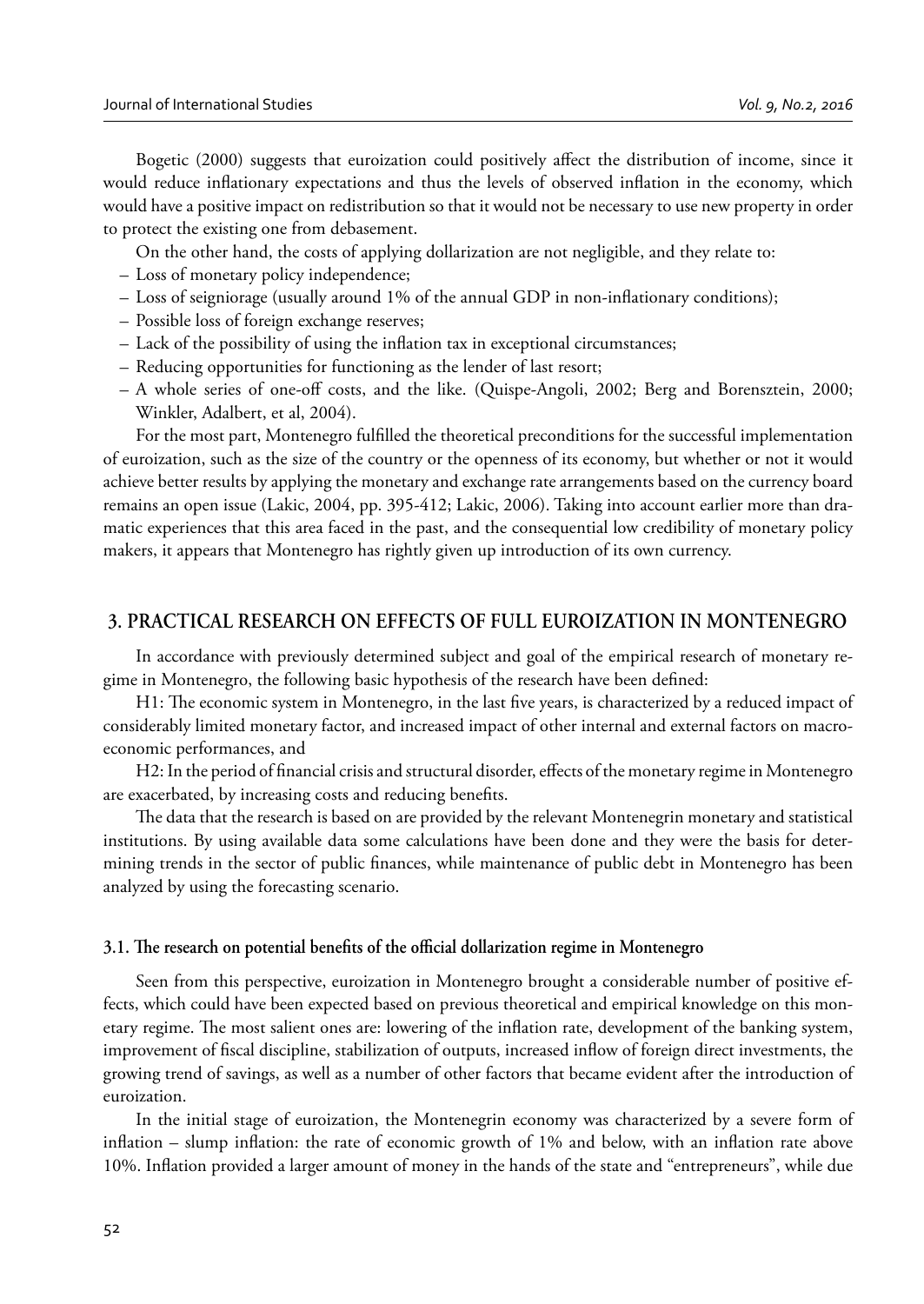to the growth or prices the population was forced to a reduced participation in the distribution of income. The behavior of different social groups, large companies, monopolies, associations and the decisions of state authorities were the crucial factor in the price movement and the development of inflation. Officially, the inflation in Montenegro usually occurs as a result of cost inflation and structural inflation, or as a result of external factors, and usually has the character of imported inflation (Central Bank of Montenegro, 2010). The focus is on internal and external factors that can affect the price growth. An adequate reaction is achieved through tight fiscal (discretionary) policy, in order to limit aggregate demand in the function of achieving the countercyclical effect. The period 2007-2008 saw an inflationary growth significantly higher than normal, indicating that fiscal policy in this period had the character of easy fiscal policy. This had a powerful impact on demand inflation, while the fiscal policy did not have the necessary countercyclical character.

In a word, the inflation rate was drastically lowered from 28% recorded in 2001 (measured by the retail price index), to get closer in the medium term to the inflation of the country whose currency is used. Annual inflation, as measured by consumer prices in December 2013 amounted to 0.3%. Figure (1) shows that the infl ation rate lowering, as another of the advantages of introducing euroization, was also achieved in Montenegro:



Figure 1. Inflation rate movement in the period 2001 to 2013 *Source***:** Monstat.

In parallel with the trends that have rendered the inflation relatively acceptable, in Montenegro a significant development of the banking system was also accomplished. Banks' assets from 2003 to the end of 2014 increased 9 times, and the banking assets to GDP ratio increased from 23.2% in 2003 to 88.6% at the end of 2013, as can be seen in the following graph: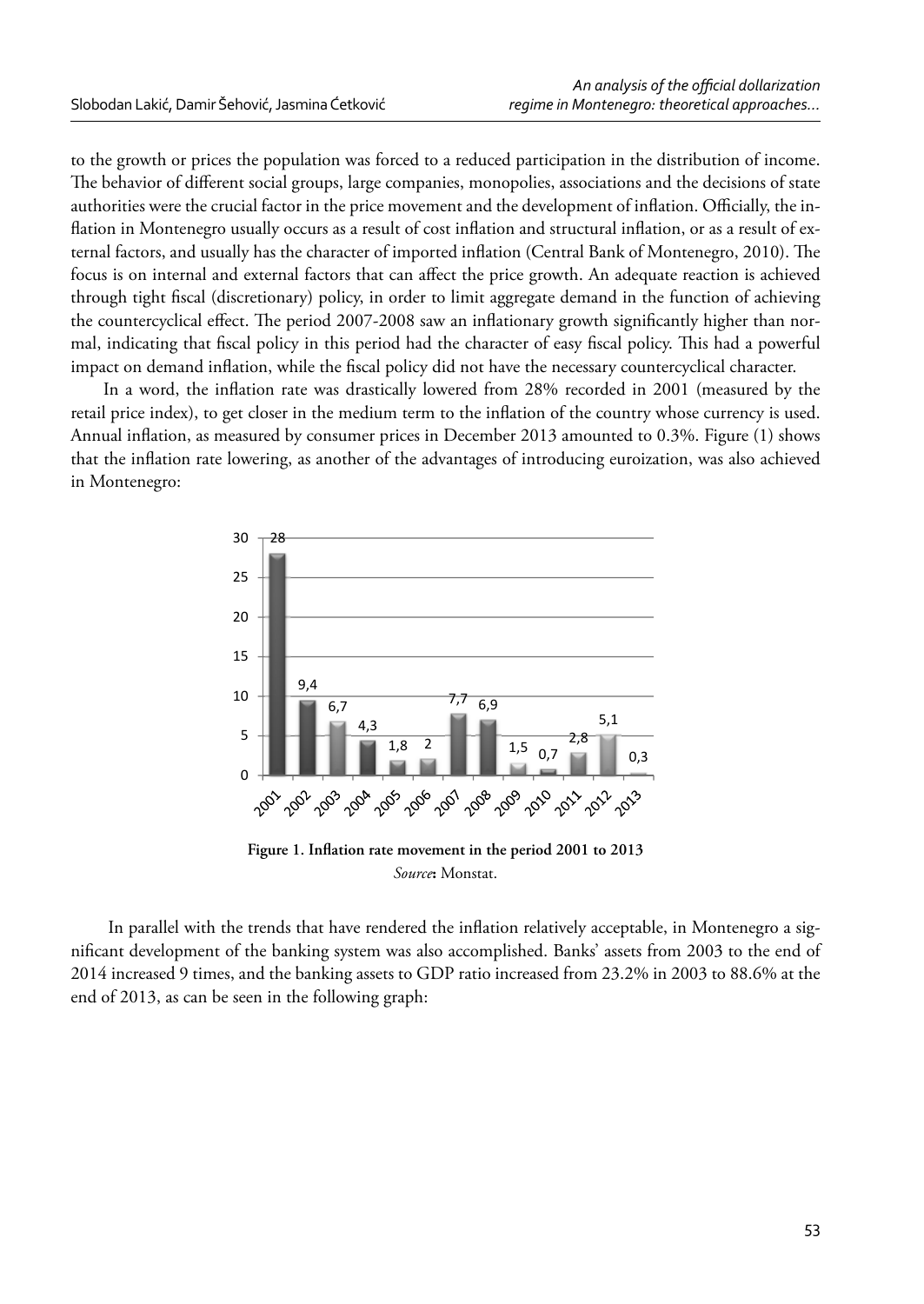

**Figure 2. Banking assets to GDP ratio from 2003 to 2014** Source: Authors' calculation based on data of the Central Bank of Montenegro.

Another expected positive effect of euroization in Montenegro was the significant decrease in interest rates and their alignment with the interest rates in the world, especially in the European Monetary Union. Nevertheless, the impression remains that unlike the expectations related to the decline in interest rates, which is supposed to be a real consequence of euroization, the expectations of their alignment with the interest rates of the European Monetary Union appears to be unrealistic. This is because in the case of Montenegro there are also the influences of the budget deficit, financial system, labor market, legal system, and the overall credibility of the state itself, and all this makes the said alignment of interest rates quite unlikely, which was finally confirmed also in practice.

Interest rates are at an extremely high level, which is primarily a consequence of internal economic disruptions in the conditions of an oligopolistic structure. It is obvious that the credit risk, as the formal cause of the rise of interest rates, was higher in the period of the increase of economic activity. High interest rates have also been one of the causes of the negative performance of the financial system and the economy, especially when it comes to economic activity and unemployment. In the period of the rise of interest rates, the Central Bank of Montenegro did not undertake measures from the range of its competencies in order to limit interest rates. The lack of instruments and tools of the monetary policy is a limiting factor for the determination of prices of banking assets. In the absence of sovereignty over monetary policy, the Central Bank of Montenegro may perform the limited function of liquidity manager, based mainly on the management of the required reserve, without the function of the lender of last resort. The cost of losing a flexible monetary policy and exchange rate policy is a serious shortcoming of the monetary regime in Montenegro.

In the first years after the implementation of the aforementioned monetary regime, the decrease in interest rates actually occurred, but not at the expected level, so that interest rates remained at a very high level where they have remained up to now. The reasons for this situation are numerous: the monopolized market, inadequate functioning of institutions for the collection of receivables, inadequate creditworthiness of borrowers, high country risk, high inflation (in the first years after the introduction of euroization), high operating costs of banks, and many others.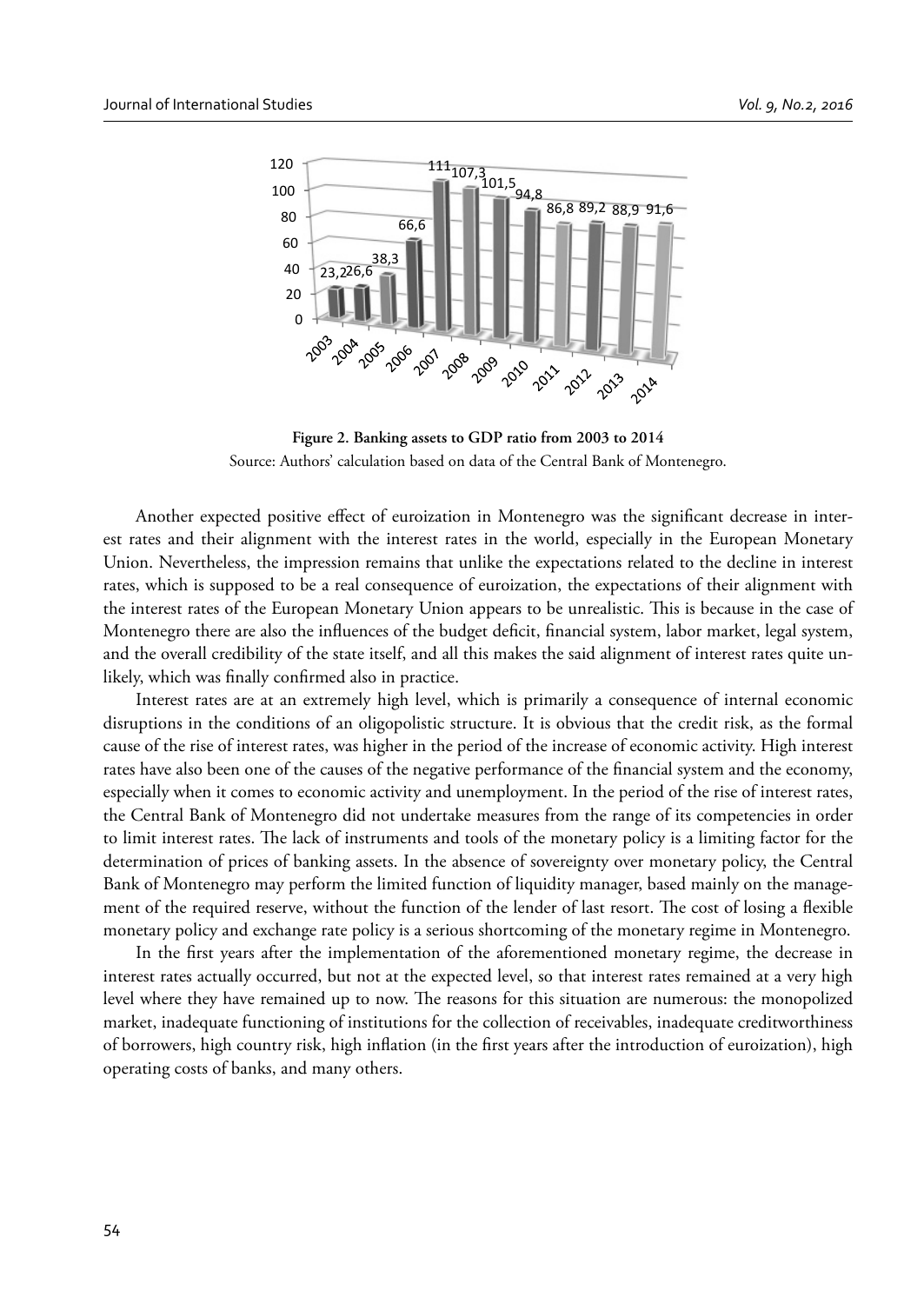

\*Shown level of interessts rates for 2002, 2003 and 2004 are maximimum nominal active interests rates on one year level on short term credit



The fact that the level of interest rates is not at the expected lower level actually speaks in favor of some studies (Calvo, 1992; Mann, 1999; Goldfajn and Olivares, 2000) which concluded that official dollarization does not automatically lead to the equalization of domestic and international interest rates due to the country risk and other risk, particularly because the risk premium depends on the fiscal deficit, the sophistication of the financial system, the labor market flexibility, etc; even if there is a reduction in interest rates, it rather occurs due to financial liberalization than to the dollarization. It is unrealistic to expect in the near future any significant changes in interest rates, due to the fact that Montenegro in the medium term will continue to face severe fiscal deficits and a high burden on public finances, which in the Montenegrin conditions do not allow significant reduction in interest rates. The reason for this is that the application of the following equation (Lojschova, Rodriques-Vives and Slavik, 2011):

$$
\frac{Debt(t) - Debt(t-1)}{GDP(t)} = \frac{Public\ expenditure(t) - Public\ revenue(t)}{GDP(t)} + \frac{Deficit\ debt\ adjustment}{GDP(t)}
$$

and the debt sustainability criteria:

 $s \geq (r-g)^*d$ 

where:

s – primary budget balance;

r – real yield on long-term government bonds;

g – real GDP growth rate;

d – public debt to GDP ratio.

Leads to a high burden of public finances in the coming period, which does not support the expectation of a significant reduction of interest rates in the medium term (Šehović, 2014):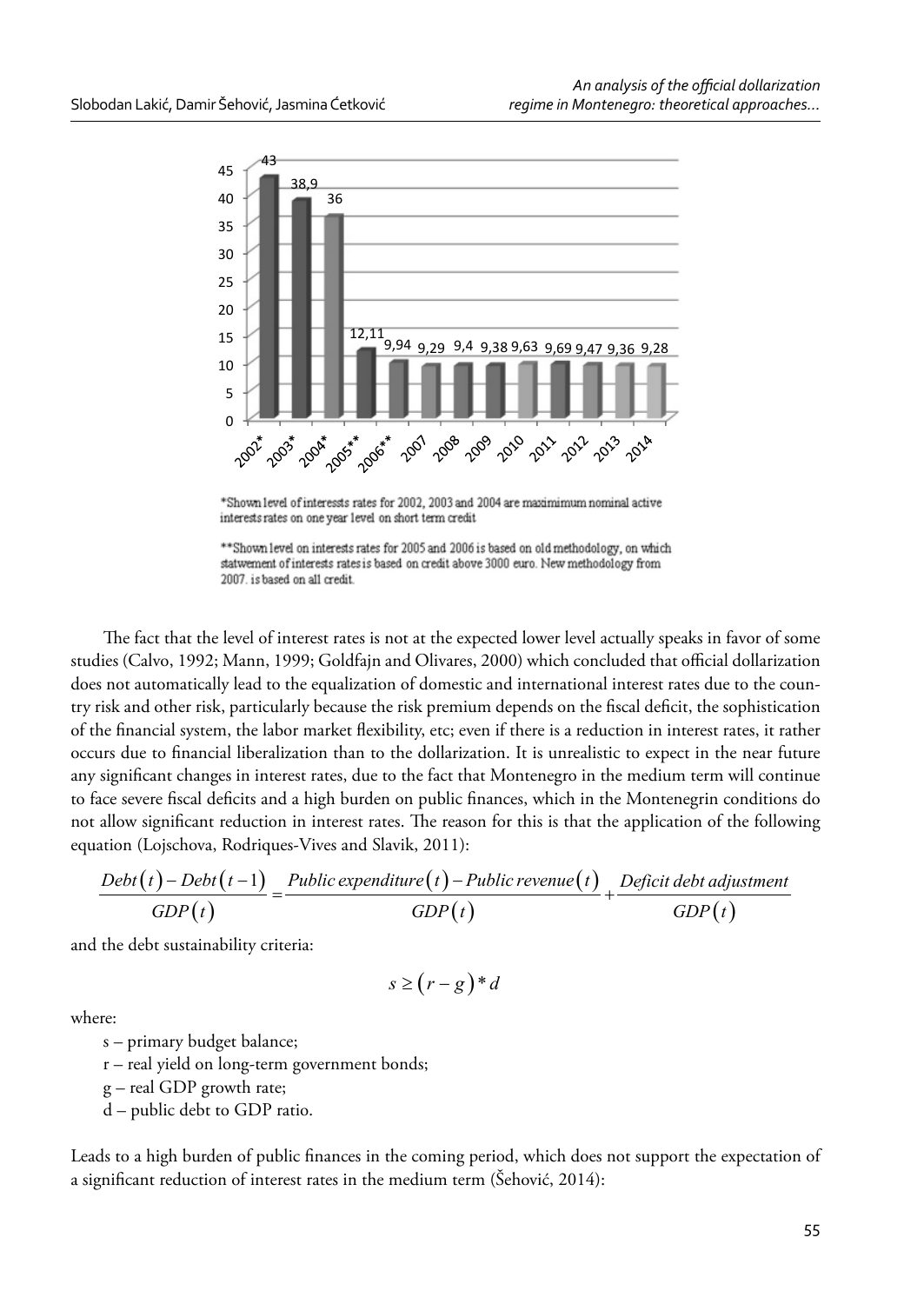Table 1

|                                                   | 2013                              | 2014                              | 2015                              | 2016                              |
|---------------------------------------------------|-----------------------------------|-----------------------------------|-----------------------------------|-----------------------------------|
| Primary budget balance,<br>in $%$ GDP             | $-4.4%$                           | 0.17%                             | $-4,64%$                          | $-4.08%$                          |
| Real yield on long-term<br>government bonds, in % | 5,56%                             | 5,56%                             | 5,56%                             | 5,56%                             |
| Real GDP growth rate                              | $3.3\%$                           | 2,5%                              | 3.5%                              | $3.8\%$                           |
| Public debt to GDP ratio                          | 57,95%                            | 58,8%                             | 60,3%                             | 62,3%                             |
| $s \ge (r - g) d$                                 | $-4.4 \ge 1.3$                    | $0,17 \ge 1,79$                   | $-4,64 \ge 1,24$                  | $-4.08 \ge 1.09$                  |
|                                                   | high burden on<br>public finances | high burden on<br>public finances | high burden on<br>public finances | high burden on<br>public finances |

Debt sustainability scenario in Montenegro from 2013 to 2016

Source: Author's analysis.

Introduction of euroization also resulted in enhancing fiscal discipline in Montenegro in the pre-crisis period. In the years after the introduction of euroization, budget deficit and public debt were stabilized, while the dynamics of public debt and the budget deficit starting from the 2008 crisis were causes for worry. The period from the introduction of euroization to the emergence of the crisis was characterized by positive trends in public finances of Montenegro, partly the merit of euroization, which were reflected in the increase of the budget revenue, reduction of the budget deficit and the gradual transition into a surplus, as well as a significant reduction of the public debt. However, in the period of the crisis completely opposite trends arose, as seen in the graph:



Figure 4. Movement of budget deficit and public debt from 2002 to 2014 Source: Ministry of Finances and authors' calculation.

Fiscal consolidation influences economic inequality by reducing outputs and increasing unemployment in the short term, which is usually associated with salary reductions. This encourages an increased inequality, due to the relatively higher ratio of lower-income earnings in the total revenue. Income inequality will tend to increase if the country relies more on tax revenues from indirect taxes characterized by regressive effects. Applying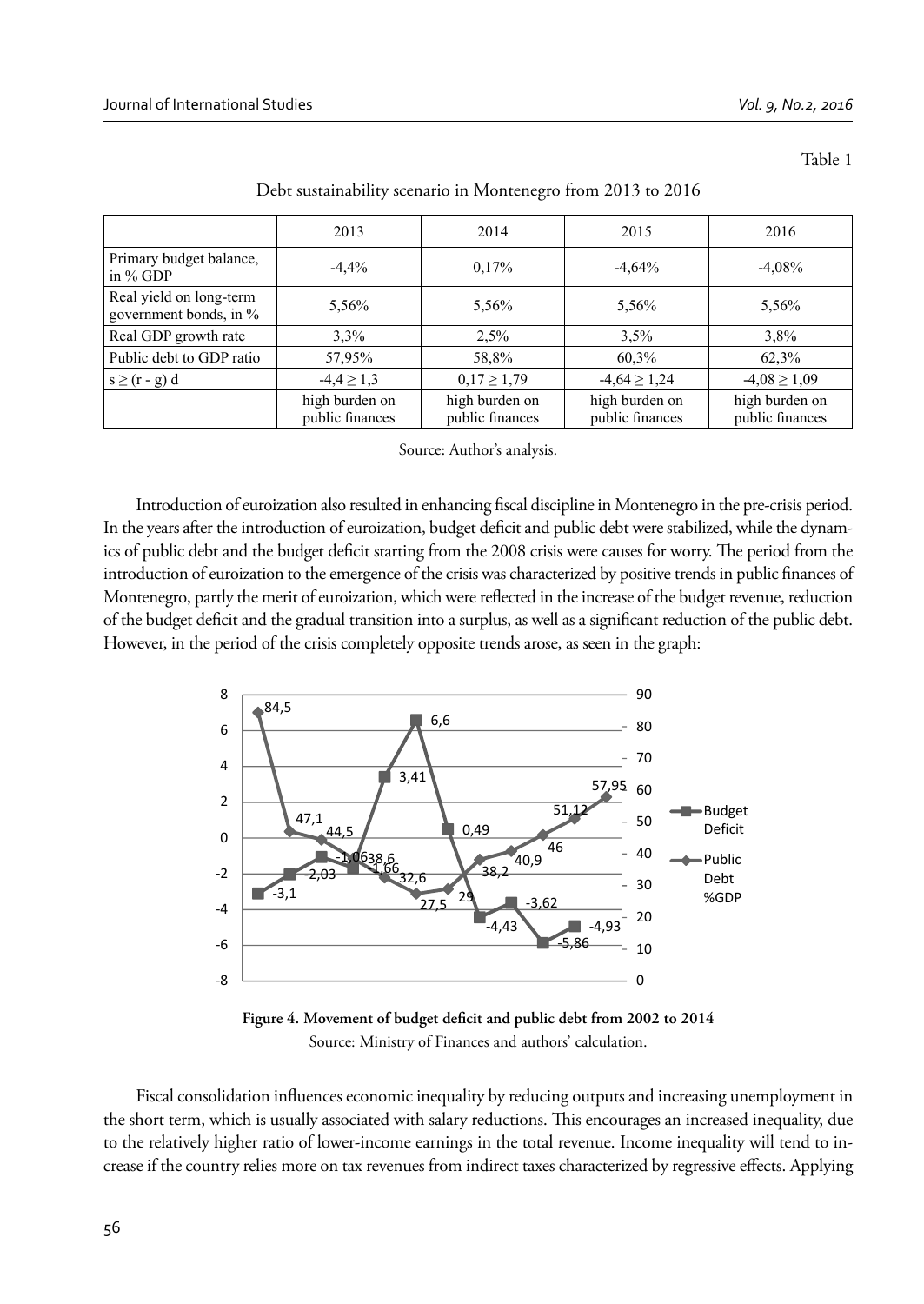a single flat-rate tax rate eliminated the automatic stabilizers from the tax system, which significantly amplified the elements of pro-cyclicality in the tax system. Critical and definitive redistributions occurred in favor of the richer and the "financially more sophisticated", while poverty became an urban problem affecting the middle class that mainly lives on fixed income and suffers from a high tax burden. There was also the ability of some social groups to amend their participation in the revenue, and thus to cause an imbalance.

Macroeconomic equilibrium is sought through fiscal policy and public expenditure policy. The fiscal position was not clearly maintained, while financial indiscipline represented a chronic problem. It is important to remember that fiscal policy is the only relevant instrument of macroeconomic management aiming at the economic growth in the long term and the increase in employment. Relevant stabilization and development goals are, therefore, difficult to attain. There is a dynamics of growth of fiscal deficits, public debt and the government debt level, with a significant deterioration of fiscal parameters. Montenegro will continue to record fiscal deficits in the coming period, with a limited access to the capital market. The income tax and the lack of burden on financial and non-financial activities with the extra profit (including interest) are unjustifiably low. The implementation of fiscal policy can be characterized as ineffective and inefficient.

Euroization in Montenegro has certainly had a positive impact on GDP, not only in terms of its stabilization but also on establishing the trend of its growth, which was accompanied by a significant inflow of foreign direct investments and the presence of a significant amount of portfolio investments. Such tendencies can be seen in particular from the period of the introduction of euroization until the facing with the consequences of the Great Financial Crisis, when the abovementioned indicators showed a significant trend of growth. In the period from 2002 to 2008, the average GDP growth rate<sup>1</sup> was 5.6 %, while in the period from 2002 to 2013 it was 3.8%.

Considering that euroization contributed to the increased credibility of the state, and the reduction of the exchange rate risk and the transaction costs, this led to the liberalization of the financial system and the significant presence of foreign participants in the financial markets, resulting in a significant inflow of foreign direct investment per capita in Montenegro.

After a longer period of positive impact of euroization on GDP, the period of deteriorating macroeconomic indicators, including GDP, began in 2008. The lower rate of economic growth was partly the result of facing the adjustment to external imbalances, such as the exchange rate and the capital outflow shocks. In terms of structural disturbances, the government borrowing for financing of basic activities caused a substantial decrease in economic activity. In addition to the deterioration of deficit of the current account of the balance of payments, the GDP growth rate was lower than expected in 2014, and it was not possible to give an adequate response to the external circumstances.

Due to the lack of surplus in the balance of payments, only a small amount of money was available, so that there was an adjustment of interest rates (very high) and the level of GDP (no increases or decreases). Permanent inflow of capital should be higher than deficit on the current account on the balance of payments in order to create conditions for increasing the quantity of the base money, which is not realistic. At least to the point of escalation of the crisis there was a positive correlation between net foreign direct investments and the money supply. It is then possible to follow this connection through the ratio of total deposits to net foreign investments. Since 2009, there has been a continuing decline in foreign direct investment, but also a growth in total deposits.

<sup>&</sup>lt;sup>1</sup> The greatest GDP growth rate was registered in 2007 (10,7%), and the lowest in 2009 (-5,7%).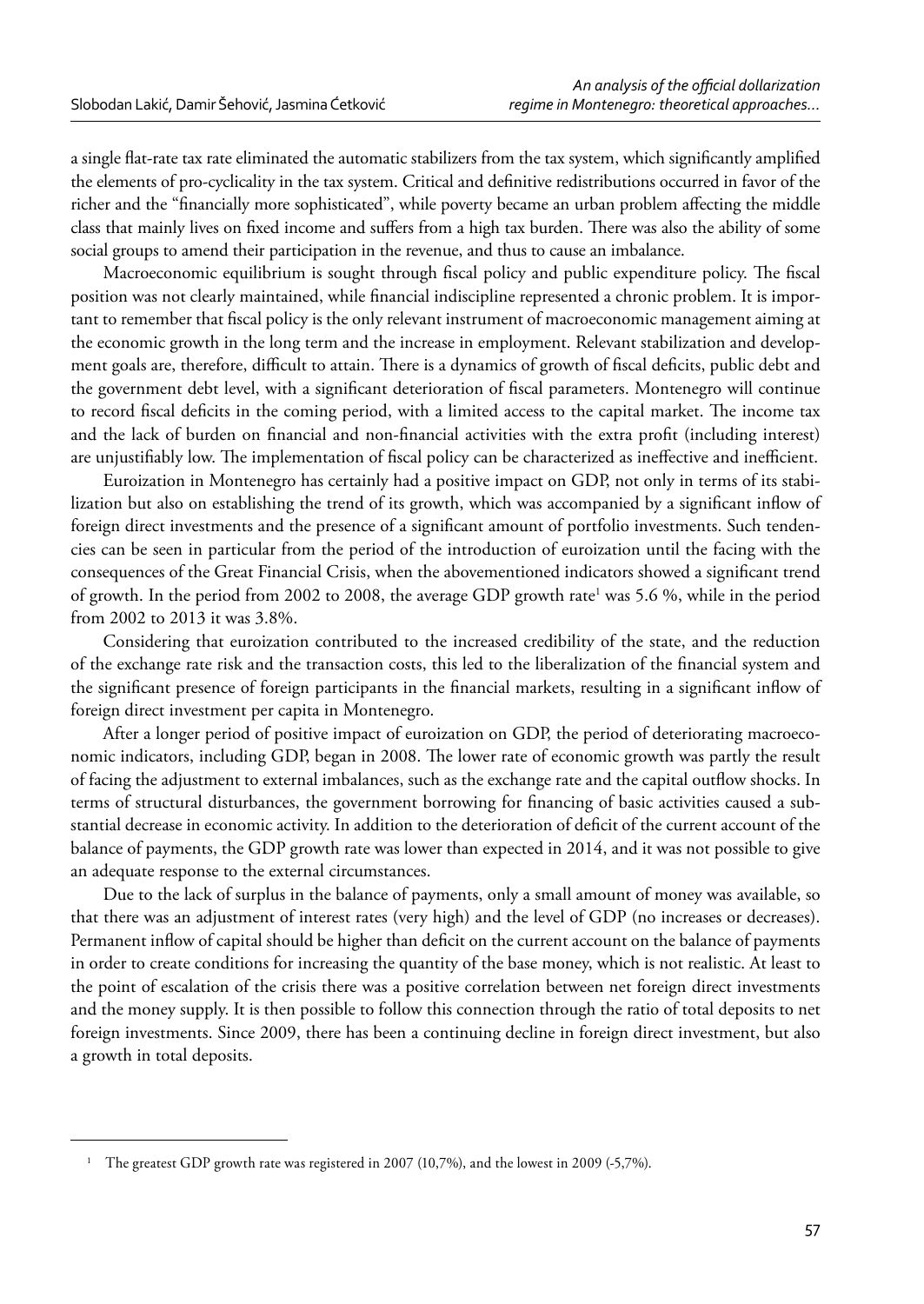

**Net foreign direct investments (in thousands euro)**

**Figure 5. Movement of Net Foreign Direct Investments and Real GDP from 2004 to 2014** Source: Central Bank of Montenegro and author's calculation.

With the introduction of euro as the sole and official legal tender in Montenegro the monetary and the overall economic environment was mainly stabilized, favoring also the development of financial markets. The capital market in Montenegro, despite having a significantly smaller role in financing the economy, registered record growth rates in the period from the start of the euroization regime till the confrontation with the consequences of the crisis. Of course, the development of the financial market in Montenegro during this period was only partly the result of the monetary regime, since other factors also contributed to it, and primarily the record inflow of foreign direct investment recorded in this period, which was also partly a consequence of the euroization itself.

One of the benefits of euroization in Montenegro is also a reduction of the transaction costs of currency conversion and the elimination of exchange rate volatility, which altogether becomes the basis for a better integration with the euroized countries and for improving international trade. The positive effects of reduced transaction costs in a country that is committed to the regime of euroization are expressed as follows:

Average fee for currency conversion  $(\%)^*$  Amount of foreign exchange transactions Transaction costs  $(\%GDP)$  = Gross Domestic Product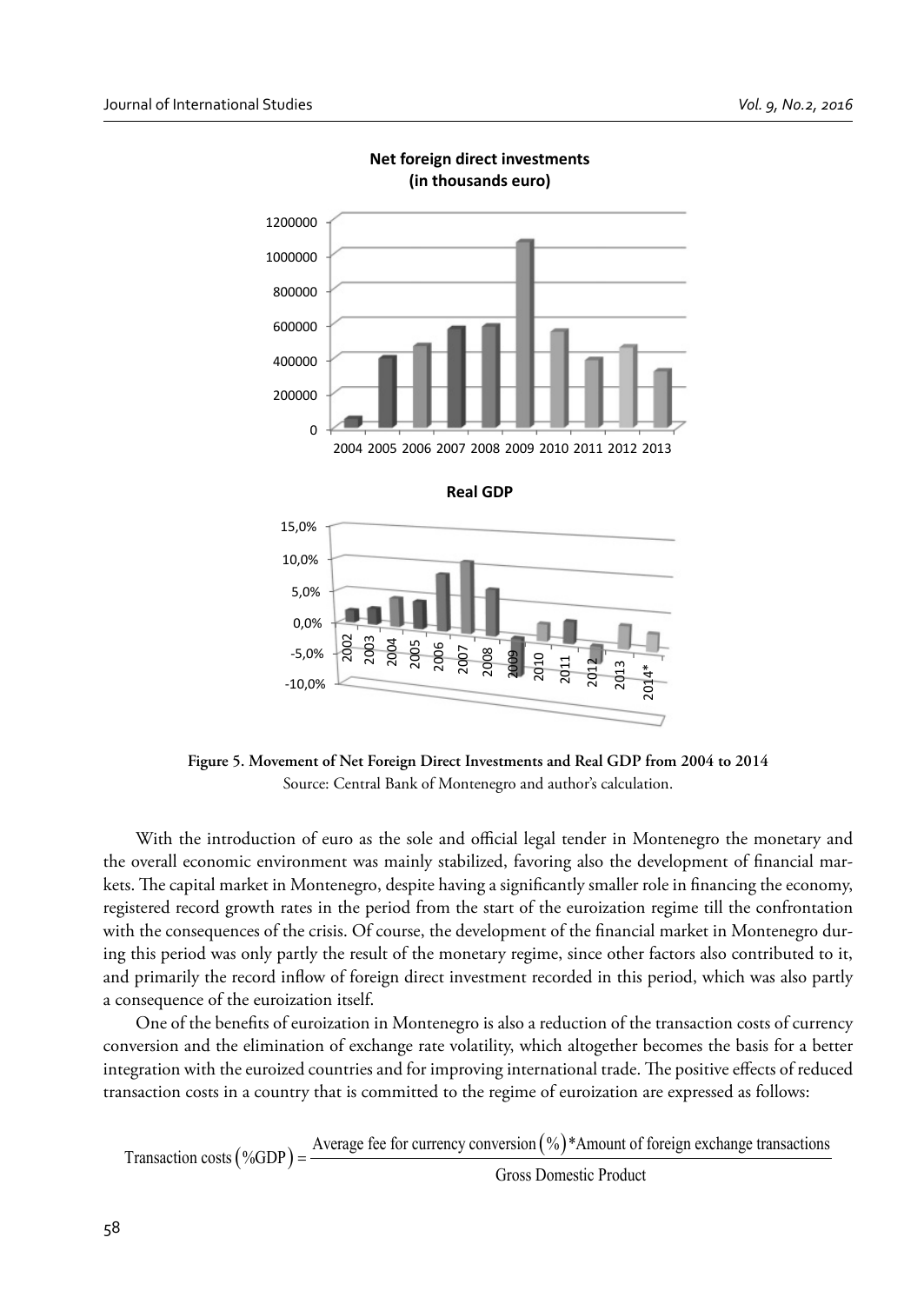In any case, it would be wrong to ignore the positive trends present in Montenegro in the period after the introduction of official euroization. However, it would be even more erroneous to relate all the positive developments which characterized the period after 2002 solely to the monetary regime implemented in Montenegro.

#### **3.2.** The research on costs of the dollarization regime in Montenegro

Another reason for opting for euroization was the low credibility of monetary policy makers in these areas, and the dramatic experiences in the implementation of its own currency. The best way to arrive to the conclusion whether or not euroization in a given country has achieved results is to compare the benefits with the costs it brought to the state which adopted this monetary policy regime. When dealing with the effects of euroization, the main points of analysis are the changes in macroeconomic indicators up to the emergence of the great financial crisis. This is because this large-scale crisis, which started to affect the Montenegrin economic system in the second half of 2008, triggered a series of disruptions, which, objectively speaking, reduce the possibility of really considering the effects of dollarization after the aforementioned period.

One of the significant pitfalls of euroization is the loss of the issuing revenue (seigniorage), which represents the central bank's revenue from creating money with real commodity coverage, i.e. the difference between the nominal value of notes and the costs of their production. Since the implementation of euroization in Montenegro, seigniorage is attained by the European Central Bank, and its level in inflationary conditions ranges from 0.5 to 1% of the annual GDP (Barro and Grilli, 1999; Burda and Wyplosz, 2001). In the case of Montenegro, the loss related to seigniorage is certainly higher, given the inflationary conditions in which the country was in the first years after the introduction of euroization. In the context of the unilateral euroization in Montenegro, the loss of seigniorage is significant on the basis of both its components - obtaining of foreign currency at the time of conversion and printing of money over the years for the purpose of dealing with cash demand. Loss related to the latter is particularly pronounced. If we resort to the conservative assumption about seigniorage amounting to 1% of GDP in the period from 2002 to 2014, Montenegro has lost about 334.6 million only based on the second component of seigniorage:



**Figure 6. Expenses related to the second component of seigniorage in Montenegro in the period 2002-2014** *Source:* Author's calculation.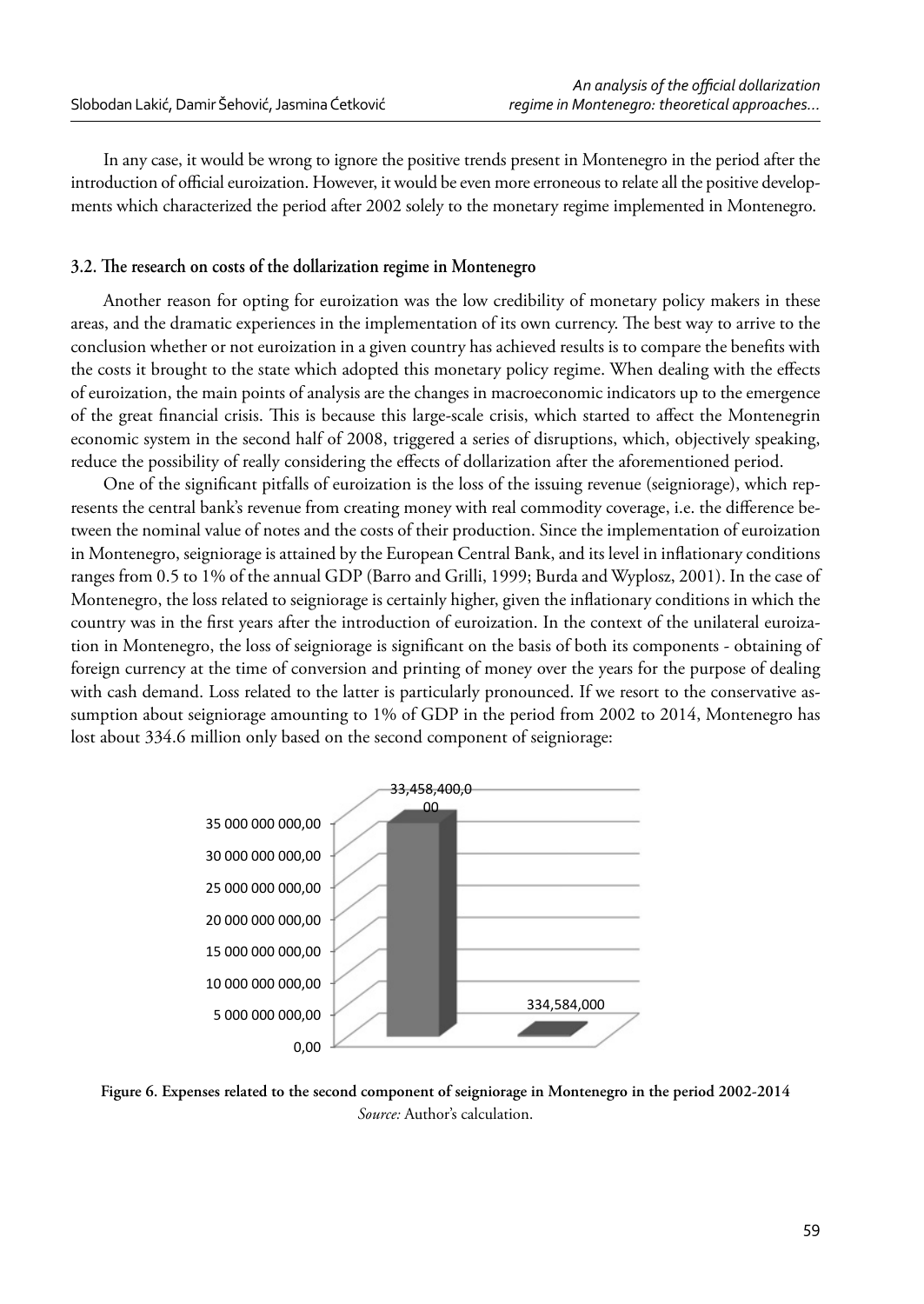Among the costs of euroization, a significant place is occupied by the one related to the complete loss of monetary sovereignty, i.e. the loss of opportunities for action through instruments of monetary policy and the exchange rate policy in the cases of potential confrontation of the economy with specific shocks, which is especially emphasized in literature by Gwartney, Schuler and Stein (2001), Edwards and Magendzo (2004) and many others. The problem increases if the actions between the Montenegrin business cycles and those located in the Member States of the European Monetary Union are not harmonized, as it is often the case. The impact of implementing an expansionary fiscal policy, in the form of increasing public expenditure so as to achieve a positive impact on the economic growth in Montenegro, is almost minimal, and the room for its application is more than limited. The exposure to the risk of external shocks in demand is significant, due to the increasing reliance on imports as a significant source of fiscal revenues, mainly related to the value added tax.

An unavoidable cost of applying the regime of full dollarization is the loss of possibility to act as the guarantee of liquidity in the banking system, i.e. impossibility for the Central Bank of Montenegro to act as a lender of last resort. This is particularly important when there is an emergence of a crisis situation for the banks in which they urgently need money to cover their current lack of liquidity, in order to avoid compromising the stability of the entire banking system. True, in Montenegro the pressure arising from the loss of function as the guarantor of liquidity in the banking system was expressed predominantly in the first years after the introduction of euroization, given that afterward the problem of securing the necessary resources for coping with current illiquidity was handled though the foreign parent banks, due to the fact that virtually the entire banking system is at present owned by foreign banks.

The key risk which was often mentioned relates to the assumption of the "euro outflow" from Montenegro, because of its characteristic traditional budget and foreign trade deficit. However, the share of the money supply in the gross domestic product after the introduction of euroization grew from year to year, so that only in the period from 2003 to 2007, the M2/GDP ratio increased four times and Montenegro became the country "most supplied with money" in the region, and even in the EU (the M2/GDP ratio in Montenegro in 2007 amounted to 114.3%; to 98% in the EU; to 71.6% in Croatia; to 36.4% in Serbia). This only means that the remonetization of the economy went very quickly. (The broadest monetary aggregate in Montenegro, the M21, increasingly grew after the introduction of euroization – in 2004 by 10.6%, in 2005 by 58.7%; in 2006 by 82.9%; in 2007 by 71.9%). In its official publications after 2007, the Central Bank no longer shows the amount of monetary aggregates). This can be partly attributed to the increased confidence brought by the euroization, but it would be wrong to conclude that it is the only and the key factor that contributed to these trends.

We think Montenegro does not have the conditions for functioning of the "monetary explanation of the balance of payments" in the sense it can be found in literature. Until now, Montenegro has financed the deficit of the current part of the balance of payments primarily through different forms of assistance from abroad. Only import of capital will remain, and the amount of the imported capital should be higher than the deficit of the current part of the balance of payments in order to find room for an increase of the base money quantity. Generally speaking, a high degree of capital mobility in a dollarized economy, as measured by the flow of inward FDIs, increases the likelihood that dollarization will be successful.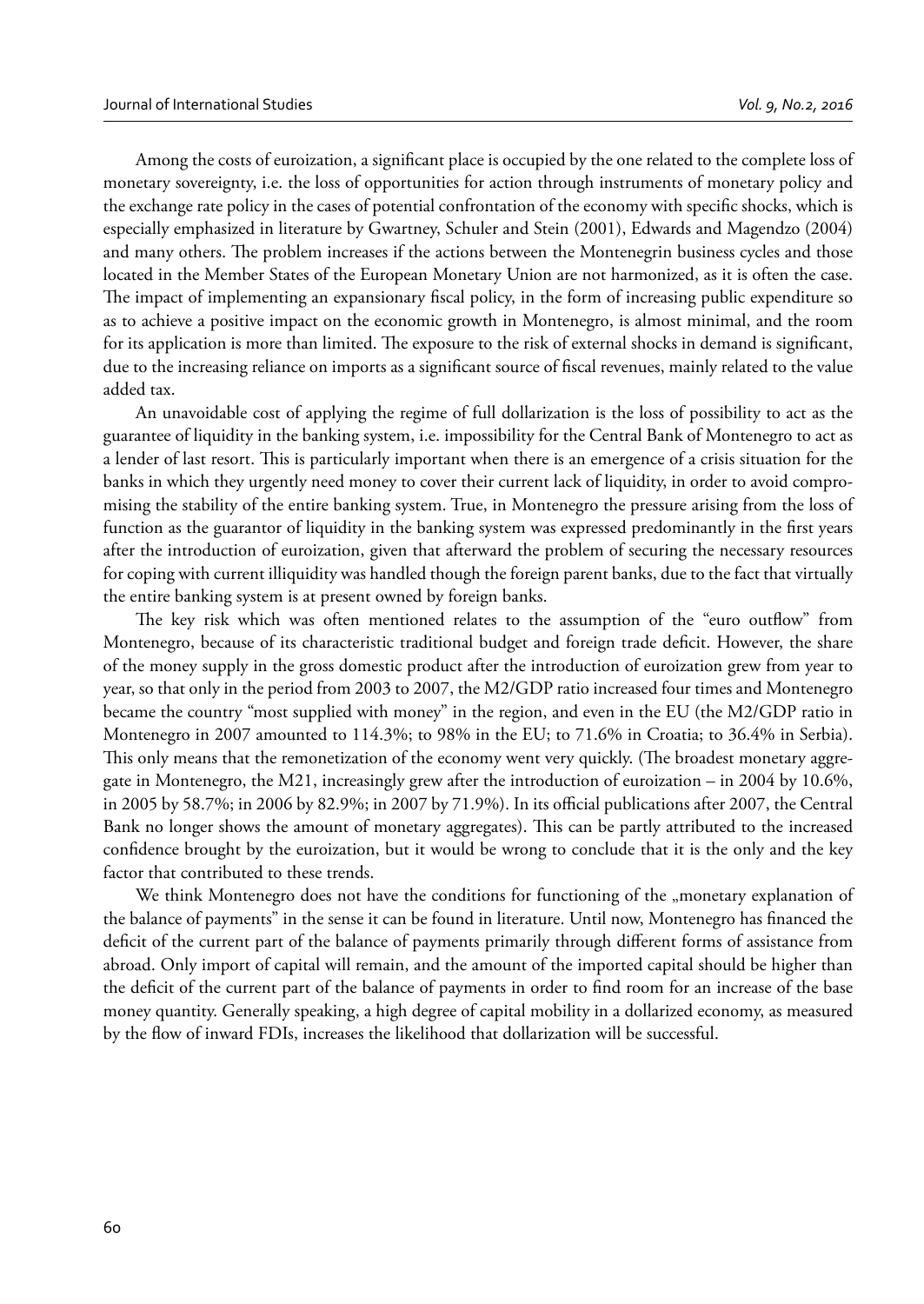

**Figure 7. Movement of Net Foreign Direct Investments and Total Deposits from 2004 to 2014** Source: Central Bank of Montenegro and author's calculation

It's obvious that an economy more open to and integrated in the world market may enhance export activities and enlarge economic growth (Kharlamova & Vertelieva, 2015). Full euroization benefits from a stable flow of euro to facilitate domestic transactions, relying rather on a broad base of exports (Lakic, Jacimovic, 2014; Lakic, 2015). Also, euroized countries may benefit from a diversified base of trade partners. The overall trade reforms, regulatory framework aimed at fostering capital mobility inflows and encouraging FDIs are crucial for the availability of the legal tender and for the appropriate functioning of euroized arrangement.

### **CONCLUSIONS**

Montenegro adopted the strategy of targeting the exchange rate based of the official dollarization, which entails introduction of the monetary policy of a stable trading partner. This is a unilateral euroization that was not created on the basis of an agreement with the ECB, nor as a result of convergence within a multilateral framework. In a theoretical sense, the full euroization was supposed to produce in Montenegro a number of positive effects: limitation of the possibility to abuse the monetary policy, development of the financial and banking systems, stabilization of outputs, increase in fiscal discipline, and reduction in inflation rates, interest rates, foreign exchange risk and transaction costs. In theory, the expected adverse effects should have been linked to: the loss of monetary policy and revenue from seigniorage, lack of possibility to resort to inflation tax, disabling the function of lender of last resort, reduction of foreign exchange reserves.

Empirical studies unequivocally confirm that the adopted official unilateral euroization brought about a number of positive effects in Montenegro. The inflation rate has been reduced – from slump to an inflation which is approximately at the same level as in the member states of the European Monetary Union. Euroization influenced the development of the banking system, under which the assets of the banks increased 9 times from the introduction of the euro till today. Fiscal discipline was improved in the pre-crisis period, facilitating the introduction of hard budget constraints, but subsequently there was a significant deterioration in fiscal indicators. There was a decrease in interest rates in the first years after the introduction of euroization, but they were still at a significantly higher level than expected. Taking into account the high burden of public finances in the medium term, it is not realistic to expect a significant reduction in interest rates. Despite many positive tendencies present in Montenegro after the introduction of euroization, it would be wrong to connect all of them exclusively to the applied monetary policy regime.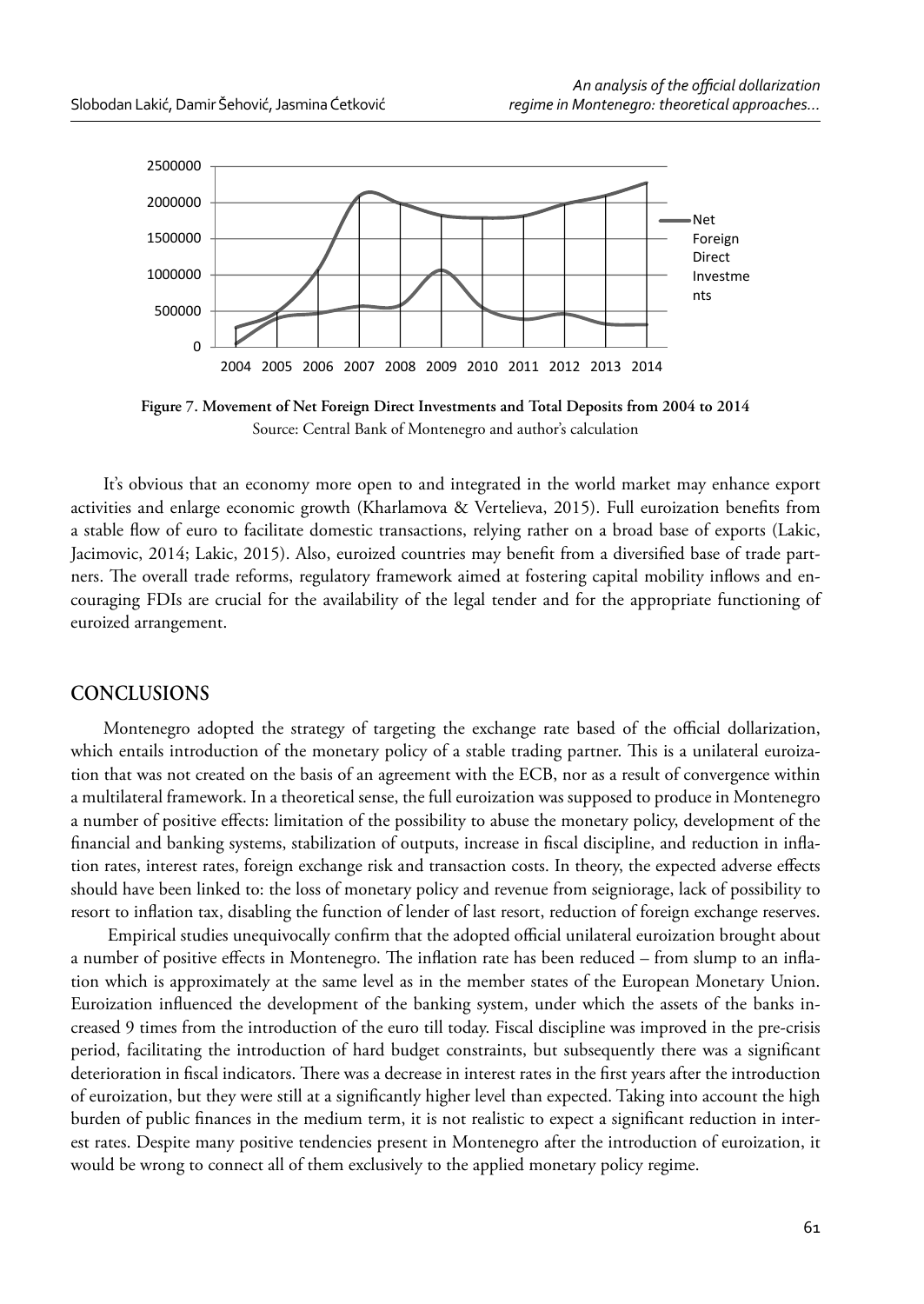Costs of euroization are also pronounced, the most significant of which relates to the loss of monetary sovereignty, i.e. the elimination of the possibility to use monetary policy and exchange rate policy in order to deal with possible external shocks – which is particularly evident in the case of a small open economy as is the Montenegrin one.

 By checking previously determined hypothesis and carrying out empirical research of the costs and benefits of the monetary regime in Montenegro, the following conclusions have been made:

- 1. The crisis of the economic system in Montenegro affected negatively key macroeconomic variables (macroeconomic volatility) with the increasing costs and reducing benefits of the implementation of the official dollarization regime, and aggravating final concluding on the effect of monetary regime which is not based on conducting monetary policy and exchange rate policy. Based on the abovementioned conclusion it follows that:
	- $-$  the case of official dollarization regime in Montenegro represents an empirical evidence that it is necessary to redefine the benefits of the regime arising from the academic debate, taking into account political and other non-economic internal and external factors,
	- the effects of the monetary policy strategy in Montenegro show that dollarization does not guarantee firm economic policy.
- 2. In the dollarization regime in Montenegro, in the conditions of deteriorating economic environment, costs of the monetary regime exceed benefits. The empirical checking of hypothesis confirmed the following:
	- monetary approach to the balance of payments has practical foundation in Montenegro, but structural disorder and distortions in the economic system derogate monetary approach to the balance of payments,
	- $-$  the lower rate of economic growth in Montenegro is partly a result of the difficulties Montenegro is facing in adjusting to external imbalances such as shocks of capital flow.

#### **REFERENCES**

- Arellano C. & Heathcote J**.** (2007). Dollarization and Financial Integration. *Board of Governors of the Federal Reserve System. International Finance Discussion Papers no 890.*
- Barro, R.J. & Grilli V. (1994). *European Macroeconomics*. MacMillan, 483.
- Berg, Andrew, & Eduardo Borensztein. (2000). The Dollarization Debate. *Finance and Development No. 1 (March)*. Washington, D.C: International Monetary Fund.
- Bogetic, Z. (2000). Official Dollarization: Current Experiences and Issues. *Cato Journal No 2*. Washington, D.C: Cato Institute.
- Burda, M. & Wyplosz, C. (2001). *Macroeconomics. A European Text*. Oxford. University Press.
- Calvo G. & A. V. Carlos. (1992). Currency Substitution in Developing Countries. *IMF Working Paper 92/40.* Washington, D.C: International Monetary Fund.
- Central Bank of Montenegro. (2010). Analysis impact of measures Central Bank of Montenegro on banking system of Montenegro. Working studies No 19. Podgorica.
- Cespedes, Luis Felipe, & Roberto Chang. (2001). Dollarization of Liabilities, Net Worth Effects, and Optimal Monetary Policy. *NBER Conference on Crisis Prevention, Islamorada, Florida (January).*
- Chang, Roberto, & Andres Velasco. (2002). Dollarization: Analytical Issues. Working *Paper (March). Cambridge, MA: National Bureau of Economic Research.*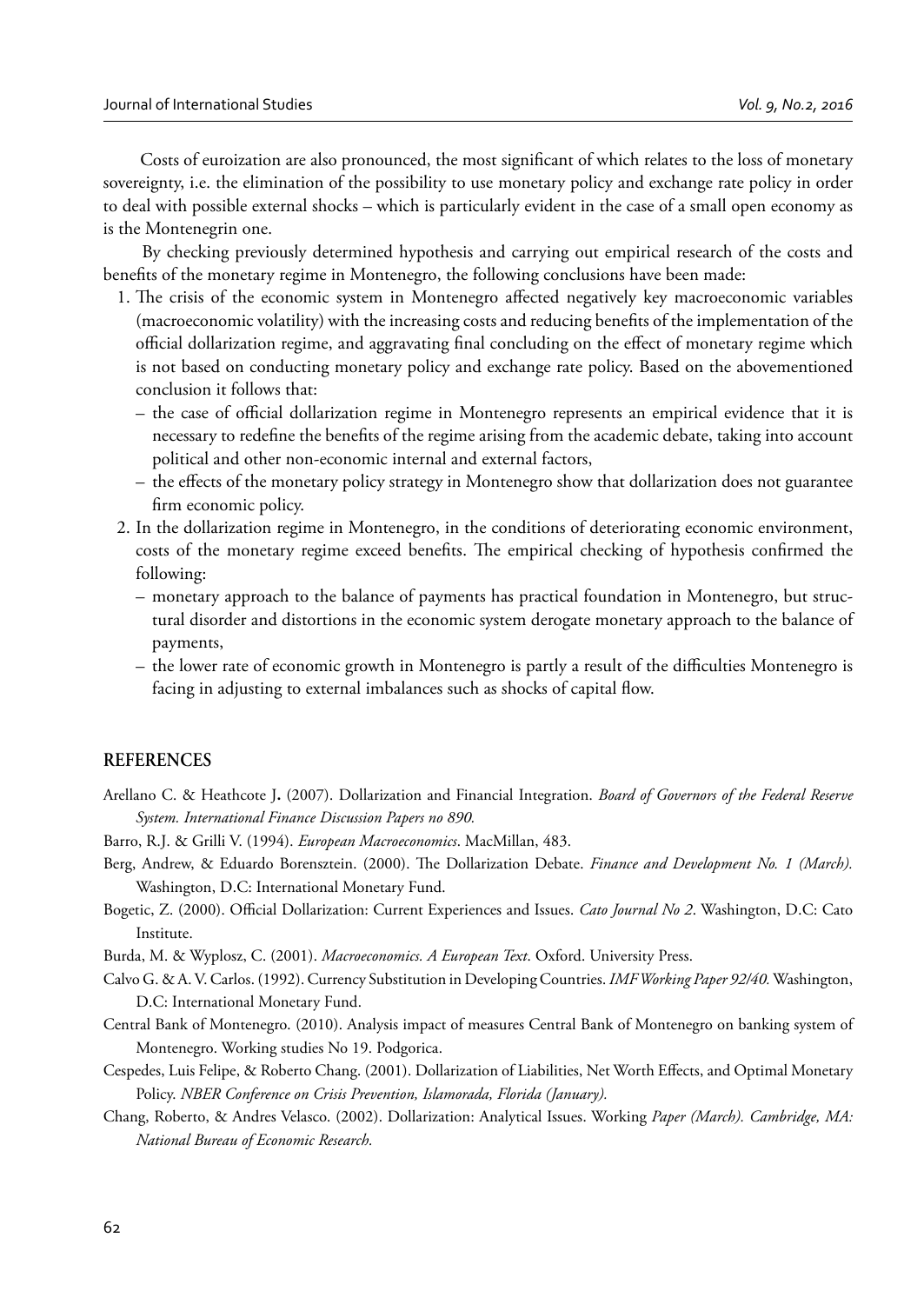- Dornbush, Rudiger. (2001). A Primer on Emerging Market Crisis. *Working Paper (January). Cambridge, MA: Massacushetts Institute of Technology.*
- Duncan, Roberto. (2003). Floating, Official Dollarization, and Macroeconomic Volatility; An Analysis for the Chilean Economy. *Working Paper (December). Santiago de Chile: Central Bank of Chile.*
- Edwards S., and I. Magendzo. (2006). Strict dollarization and economic performance: an empirical investigation. *Journal of Money, Credit and Banking*, 38 (1), pp.269-282.
- Edwards, Sebastian, & I. Igal Magendzo (2003). Strict Dollarization and Economic Performance: An Empirical Investigation. *Working Paper (July). Cambridge, MA: National Bureau of Economic Research.*
- Edwards, Sebastian. (2001). Exchange Rate Regimes, Capital Flows and Crisis Prevention. *Working Paper (December). Cambridge, MA: National Bureau of Economic Research.*
- Eichengreen, Barry, & Andrew K. Rose. (2001). Does It Pay to Defend Against a Speculative Attack". *Working Paper (July). Cambridge, MA: National Bureau of Economic Research.*
- Enrique G. Mendoza. (2002). Why Should Emerging Economies Give up National Currencies: A Case for 'Institutions Substitution'. *NBER Working Papers* 8950. National Bureau of Economic Research, Inc.
- Fischer, S. (1996). Stability and the Exchange Rate System in a Monetarist Model of the Balance of Payments. in R. Aliber (Ed) The Political Economy of Monetary Reform, Allahand.
- Fischer, S. (2001). Exchange Rate Regimes: Is the Bipolar View Correct? *Journal of Economic Perspectives; 15(2), 3-24.*
- Frankel, Jeffrey A., & Andrew K. Rose. (1998). The Endogeneity of the Optimum Area Criteria. *Economic Journal*, July, pp. 1009-1025.
- Goldfajn I., & Olivares G**. (**2000). Is Adopting Full Dollarization the Solution? Looking at the evidence. *Departmento de Economia Puc – Rio. Texto para Discussao, br. 146.*
- Gwartney, J., K. Schuler, and R. Stein. (2001). Achieving Monetary Stability at Home and Abroad. Cato Journal 21, 183-203.
- Hanke, Steve H., & Kurt Schuler. (1999). A Monetary Constituion for Argentina: Rules for Dollarization. Cato Journal No 3 (Winter). Washington, D.C: Cato Institute.
- Jacome, Luis I., & Ake Lonnberg. (2010). Implementing Official Dollarization. *Working Paper (April). Washington, D.C: International Monetary Fund.*
- Johnson, Harry G. (1972). The Monetary Approach to Balance-of-Payments Theory. The Journal of Financial and *Quantitative Analysis No. 2* (1555-1572). New York: Cambridge University Press.
- Kharlamova, G., Vertelieva, (2013). O. The international competitiveness of countries: Economic-mathematical approach, *Economics and Sociology*, 6 (2), pp. 39-52.
- Klein, Michael W. (2002). "Dollarization and Trade". Working Paper (April). Cambridge, MA: National Bureau of Economic Research.
- Lakic, S.,Draskovic, M. (2015). *Montenegrin Journal of Economics*,11(2), pp. 113-124
- Lakic, Slobodan. (2004). Kontroverza: Dolarizacija valutni odbor. Naucni skup, Knjiga 67. Podgorica: Crnogorska akademija nauka i umjetnosti.
- Lakic, Slobodan. (2006). Adekvatnost rezima monetarne politike i deviznog kursa u susret evropskim integracijama. Naucni skup, Knjiga 31. Podgorica: Crnogorska akademija nauka i umjetnosti.
- Lakić, Slobodan & Jaćimović, Danijela. (2014). Foreign direct investments at the Western Balkans in the crisis context. Belgrade: Institute of International Politics and Economics.
- Lojschova D. H, Rodríguez-Vives M and Slavík M. (2011). The size and composition of Government debt in the Euro Area, *ECB Occasional Paper No 132.*
- Mack, Connie. (2000). Dollarization and Cooperation to Achieve Sound Money. Speech given at the Federal Reserve Bank of Dallas, 6 March 2000.
- Mann C**.** (1999). Dollarization as Diet. www.iie.com/publications/papers/mann0499.htm.